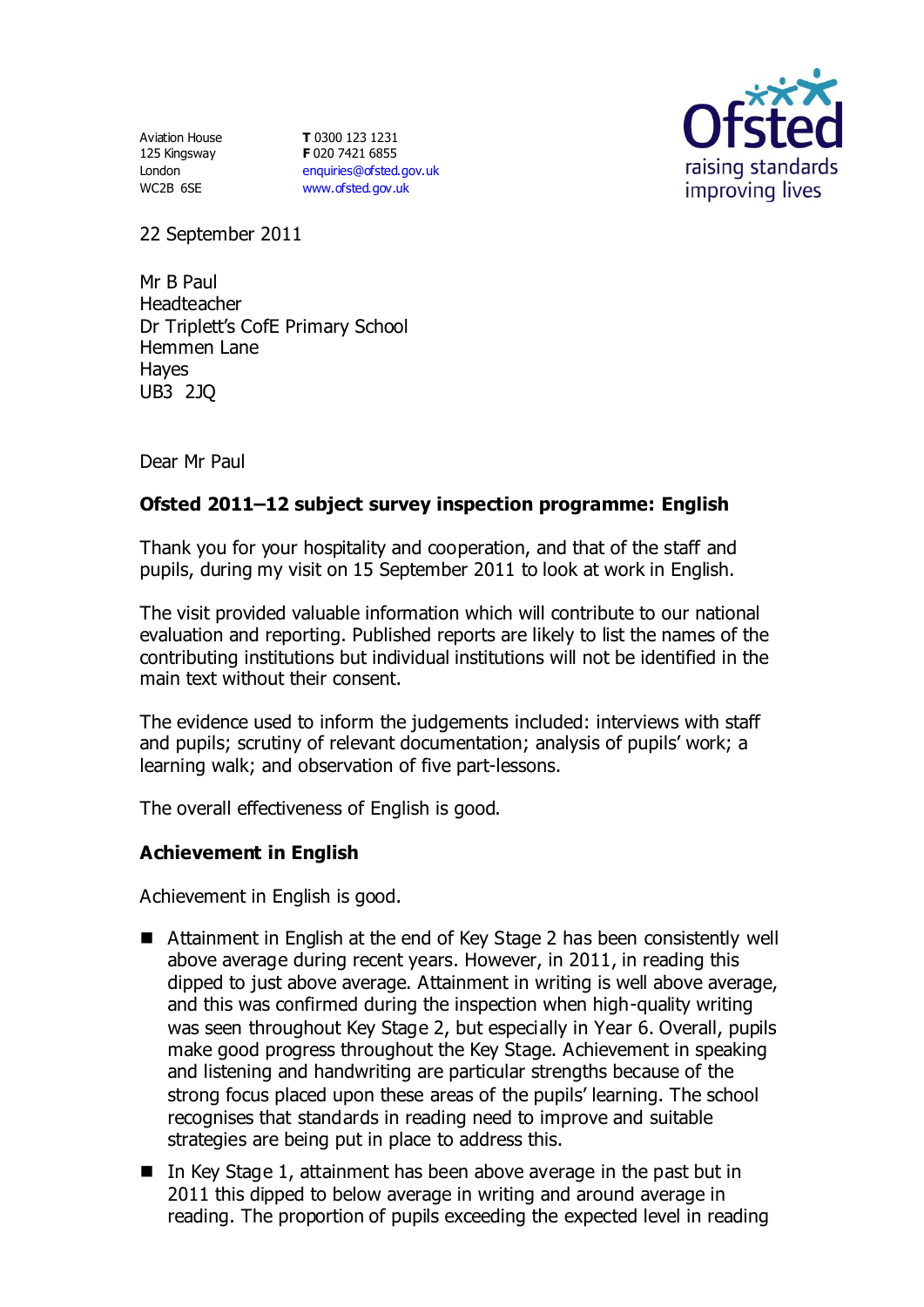and writing was below that found nationally. However, because a high percentage of pupils are at an early stage of speaking English as an additional language, progress in reading and writing is good when taking into account their low starting points.

- Children enter the Early Years Foundation Stage with skills in communications, language and literacy significantly below that expected for their age. They make outstanding progress, especially in using language for communicating and thinking, linking letters and sounds and reading. In 2011 most achieved, and many exceeded, expected levels when they transferred to Key Stage 1.
- Groups of pupils, such as those with special educational needs and/or disabilities and those who speak English as an additional language, make good progress. The school recognises the need to improve reading standards by more rigorously assessing the reading comprehension of those pupils who speak English as an additional language and who join the school in later year groups, especially in Key Stage 2.

## **Quality of teaching in English**

The quality of teaching in English is outstanding.

- Teachers have very high expectations of their pupils' behaviour and standards of work and presentation. They have excellent subject knowledge. Imaginative and often inspirational teaching motivates pupils and very effective planning takes full account of the wide ability range in each class. As a result, pupils display an impressive enthusiasm for reading and writing and produce work, especially in writing, of a very high standard. The pace of lessons is brisk and, consequently, pupils make good or better progress. The impact of outstanding teaching is, however, limited by learning issues, especially in reading, as a result of the high number of pupils who speak English as an additional language and are at an early stage of reading comprehension.
- The teaching of phonics is well established and supports pupils' early reading and writing effectively. Ongoing assessment techniques, such as probing questioning by teachers, also support and extend pupils' learning very well. Recently introduced tracking systems accurately identify pupils' weaknesses and monitoring their progress in addressing these. This enables challenging individual targets to be set and pupils have a good awareness of what these are and what they need to do to achieve them. Marking is consistently of a very high quality; comments are positive, detailed and evaluative, and pupils routinely assess their own and each other's work against clear success criteria, thus enabling them to have a good understanding of their own achievement.

#### **Quality of the curriculum in English**

The quality of the curriculum in English is good.

■ The distinctive and well-planned curriculum provides an effective foundation for the provision of English throughout the school. It is broad